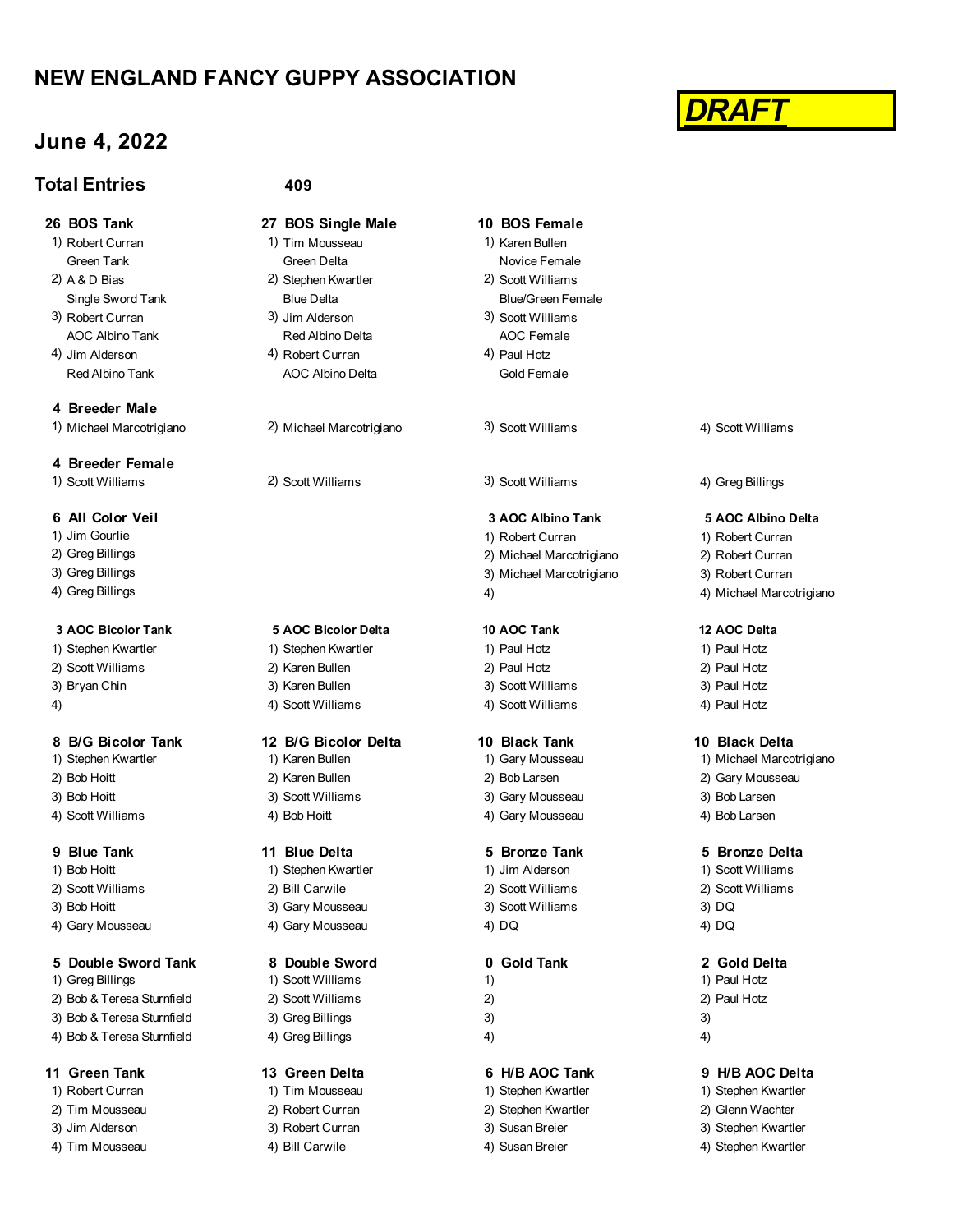|               | 0 H/B Blue Tan |  |
|---------------|----------------|--|
| $\rightarrow$ |                |  |

- 
- 
- 
- 

2) Bob Larsen 2) Bob Larsen 2) DQ 2) Tim Mousseau 3) Scott Williams 3) Scott Williams 3) DQ 3) Tim Mousseau

4) Scott Williams 4) 4) 4) DQ

1) Bob Larsen 1) DQ 1) Bob Larsen 1) Bob Larsen 2) Scott Williams 2) DQ 2) DQ 2) DQ 3) Scott Williams 3) DQ 3) 3) 3) 3

# **3 H/B Yellow Tank 1 H/B Yellow Delta 0 Junior Tank 0 Junior Delta**

## **0 Junior Veil/Sword 9 Multi Tank 11 Multi Delta**

- 
- 
- 
- 

- 
- 
- 
- 

- 1) Michael Marcotrigiano 1) Michael Marcotrigiano 1) Jim Alderson 1) Jim Alderson
- 
- 
- 4) Scott Williams 4) Michael Soda 4) Michael Marcotrigiano 4)

## **1 Red Bicolor Tank 1 Red Bicolor Delta 7 Red Tank 11 Red Delta**

1) Candy Rizkowsky 1982 1) DQ 1) Doug Bertrand 1) Doug Bertrand 1) Doug Bertrand

- 
- 

# **7 Single Sword Tank 12 Single Sword 4 Snake Solid Tank 4 Snake Solid Delta**

1) A & D Bias 1) A & D Bias 1) Jim Alderson 1) Jim Alderson 2) A & D Bias 2) A & D Bias 2) Jim Alderson 2) Jim Alderson 3) A & D Bias 3) South A 3) Michael Soda 3) Candy Rizkowsky 3, Candy Rizkowsky 3) Candy Rizkowsky 4) Bob & Teresa Sturnfield 4) A & D Bias 4) A 4 and 4) Candy Rizkowsky 4) DQ

|     | 1) Bob Larsen |
|-----|---------------|
| 2)  |               |
| 3)  |               |
| 1 \ |               |

1) Bob Hoitt 1) Bob Hoitt 1 2) Bob Hoitt 2) Bob Hoitt 2) 3) Bob Hoitt 3) Karen Bullen 3 4) Bob Hoitt 4) Bob Hoitt 4

2) Michael Marcotrigiano 2) Michael Soda 2) Jim Alderson 2) Michael Marcotrigiano 3) Michael Soda 3) Michael Soda 3) Michael Marcotrigiano 3) Michael Marcotrigiano

- 
- 

# 1) 1) Stephen Kwartler 1) Glenn Wachter 1) Glenn Wachter 2) 2) Susan Breier 2) Glenn Wachter 2) Glenn Wachter 3) 3) Susan Breier 3) Glenn Wachter 3) Glenn Wachter

| 1) Bob Larsen     | 1) DQ   | 1) Bob Larsen | $\overline{1}$ |
|-------------------|---------|---------------|----------------|
| 2) Scott Williams | $2)$ DQ | $2)$ DQ       | 2)             |
| 3) Scott Williams | $3)$ DQ | 3)            | 3)             |
| 4)                | 4)      | 4)            | 4)             |

| 1) Gary Mousseau | 1) Bob Larsen |    |    |
|------------------|---------------|----|----|
| 2) Gary Mousseau | ∠             | 2) | 2) |
| 3) Bob Larsen    | 3)            |    | 3) |
| 4)               | 41            | 4  | 4) |

- 1) 1) Stephen Kwartler 1) Bob Hoitt
	-
- 4) 49 Sob Hoitt 40 Stephen Kwartler

# **4 Novice Tank 8 Novice Delta 0 Novice Veil/Sword**

- 
- 

# **5 Purple Tank 8 Purple Delta 7 Red Albino Tank 3 Red Albino Delta**

- 
- 
- 

- 
- 2) 2) 2) Stephen Kwartler 2) Doug Bertrand
- 3) 3) 3) Michael Marcotrigiano 3) Michael Marcotrigiano
- 4) 49 (4) 4) 4) 4) 4) 4) 4) Scott Williams 4) 4) Stephen Kwartler

- 
- 
- 
- 

# **0 H/B Blue Tank 5 H/B Blue Delta 5 H/B Green Tank 8 H/B Green Delta**

- 
- 
- 
- 4) 3usan Breier 4) DQ 4) Glenn Wachter 4) DQ

## **4 H/B Pastel Tank 3 H/B Pastel Delta 3 H/B Purple Tank 4 H/B Purple Delta**

- 1) Scott Williams 1) Bob Larsen 19 and 1) Stephen Kwartler 19 and 1) Tim Mousseau
	-
	-

# **3 H/B Red Tank 3 H/B Red Delta 2 H/B White Tank 2 H/B White Delta**

- 
- 
- 

- 
- 
- 

- 
- 2) 2) Stephen Kwartler 2) Stephen Kwartler
- 3) 3) Stephen Kwartler 3) Stephen Kwartler